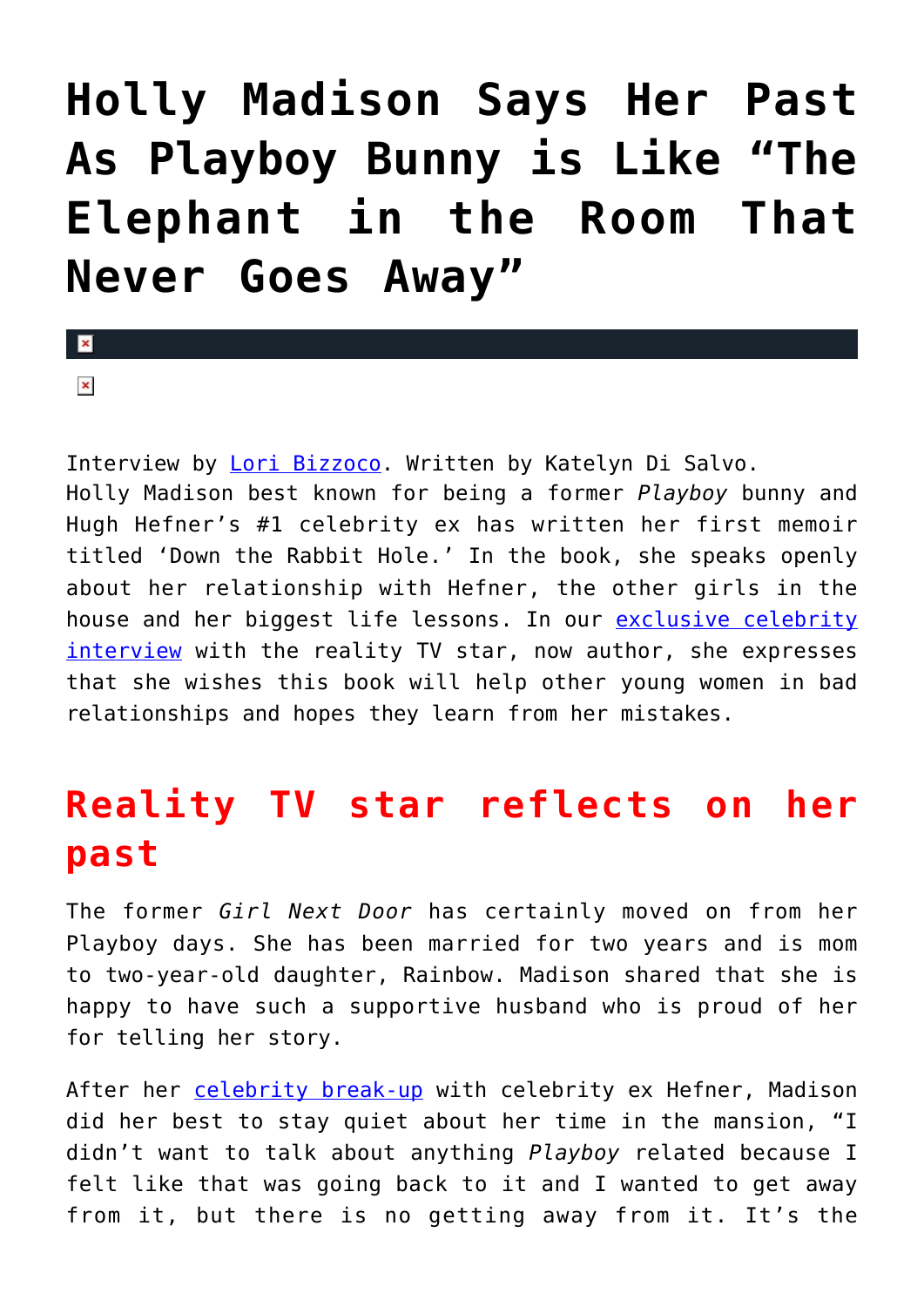elephant in the room that never goes away."

It's been seven years since she's lived in the mansion and Madison now feels like she has a lot of hindsight behind her. This is why she decided to write the book now, "I have a lot more growth and insight as to what I was thinking at the time, and why I made some of the decisions I made, so I definitely wanted to share that with people."

**Related Link:** [Holly Madison Discusses Baby Names and Wedding](http://cupidspulse.com/45992/holly-madison-baby-wedding/#j9eFwAmiqMs8mIqE.99) [Plans — Right Before She Heads to the Hospital!](http://cupidspulse.com/45992/holly-madison-baby-wedding/#j9eFwAmiqMs8mIqE.99)

## **Her Relationship with Celebrity Ex Hefner and the Other Girls**

Madison was Hefner's girl for seven years, and throughout that time, she felt like she did everything she could to make it work saying, "I always tried to make the best of the situation, you know, I always tried to do my best as a girlfriend and make that relationship work."

Her celebrity ex, Hefner recently had something to say about the release of Madison's memoir saying that she "chose to rewrite history" to "stay in the spotlight," but Madison says that she didn't have an ax to grind. She says she never wanted to hurt him or get a reaction from him, "He happens to be a big part of my life story, and I'm telling my story."

Kendra Wilkinson- Baskett and Bridget Marquardt were also a part of Madison's life story, both also being celebrity exes to Hefner. Madison describes her relationship with Bridget as a true friendship saying, "She was a really close friend to me the whole time I was in the mansion and really the only close friend and the only person I really ever confided in."

Unfortunately her relationship with Kendra did not stay as tight. The two had a falling out, which Madison describes as "very dumb." She is saddened that she is not as close with